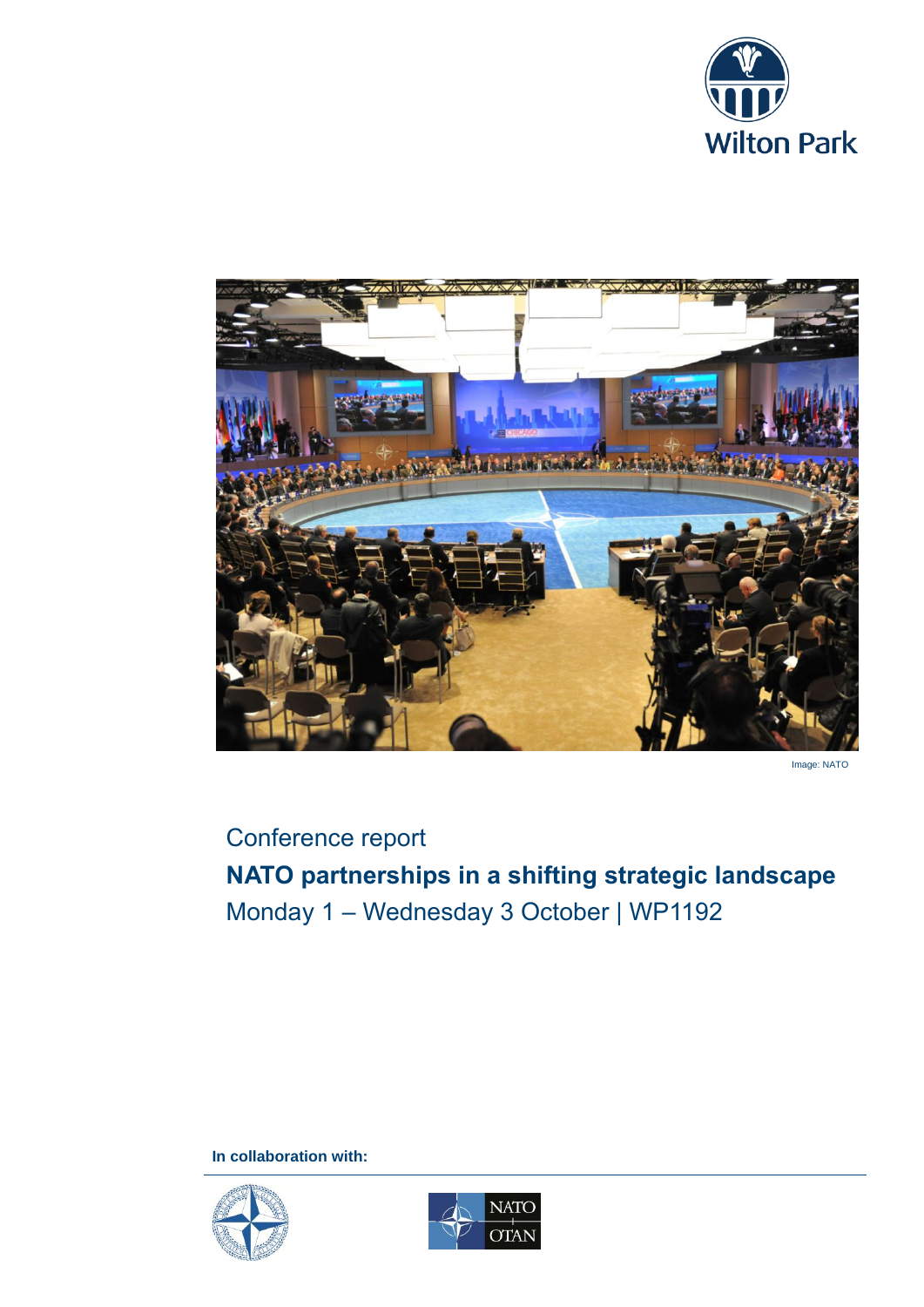

# Conference report **NATO partnerships in a shifting strategic landscape** Monday 1 – Wednesday 3 October | WP1192

# **Summary of key points**

Defining NATO's place and utility in a changing world ran through this conference, as did the need to make strategic dialogue central to the forging of 'strategic partnerships' with implications for global security. Within a decade strategic relationships will have been transformed both between states and institutions. NATO partnerships must be seen in that context. Partnerships should be driven by both interests and values and should be geographic as well as functional in nature. Critical will be the crafting of a new concept of partnership that re-energises existing partnerships and seeks new forms of collaboration as part of a world-wide security partnership web.

Central to future partnerships is NATO's place in America's grand strategy. This includes the possible forging of a new contract with the US; NATO takes care of security for both members and partners in and around Europe, thus easing pressure on the US elsewhere, in return for the continued American security guarantee.

The purpose of partnerships at a time when most NATO members face a 'defence cliff' is to lessen risk by shifting the balance from collective defence and crisis management to cooperative security. However, to make NATO's Partnership Strategy relevant to the twentyfirst century new mechanisms and institutional solutions must be sought that serve the needs of all. NATO has no ambition to be a global Alliance, but has a critical role to play as a cornerstone institution in a world-wide security web. For such an architecture to be realised NATO must differentiate its role from that of the US and by extension its relationships with partners, both formal and informal.

At the military level NATO is but one framework provider for global partners. No major future NATO operation is likely to take place without partners and therefore NATO may have an important role to play as an 'interoperability school'. Equally, the limitations of NATO and its partnerships must also be understood. Many of the emerging risks and threats, such as food and water insecurity and rapid urbanisation, will not be solved by military means.

NATO and its partnerships are thus but one set of interlocking state and institutional partnerships vital to effective strategic governance of twenty-first century security. However, until the essential divide within the Alliance is resolved between 'globalists' and 'little Europeans' it is difficult to see NATO emerging as a formal hub of effective strategic partnerships. It is therefore vital that NATO establishes a consensus about what it wants to achieve with partners and that partners better understand NATO.

To that end NATO's partnership strategy must become core business. Indeed, NATO needs more consciously to seek a full spectrum of partnerships. However, a perceived failure in Afghanistan would impact the full spectrum of partnerships from strategic cooperation through security sector reform, disarmament, demobilisation and rehabilitation, democratic control of armed forces through to defence diplomacy. Before a strategic dialogue of substance can take place with partners NATO must itself determine what its role is in the twenty-first century. That will also mean agreement within the Alliance over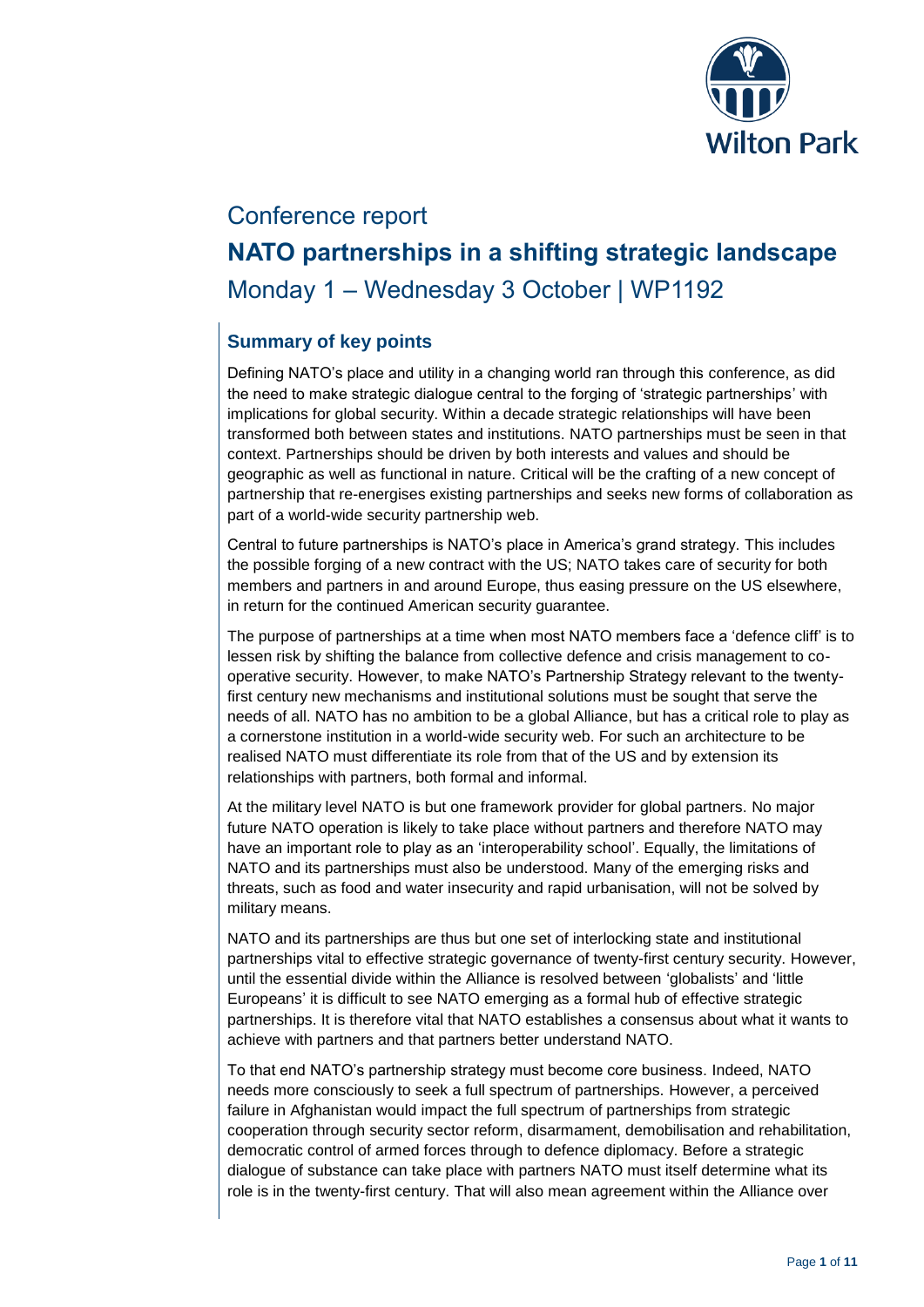what it can do, and what it cannot.

In this context, NATO should take into consideration the following approaches and initiatives for its partner relationships:

- The Alliance must improve consultations about new threats, such as cyber-attack, and the mutual protection of the global commons where partnerships are of particular importance.
- There needs to be a conscious effort to institutionalise the partnerships that have been forged in Afghanistan by sharing the many lessons as the natural integrating effect will fade.
- A new agenda for partnership is needed focussed on political consultation, improved interoperability, participation in military operations and specific discussions on emerging threats such as cyber.
- The Political Declaration with Australia could well provide a model for future developed world partners, such as Japan and South Korea, and better integrate such partners into NATO planning.
- NATO should avoid seeing itself as a teacher. However, NATO could act as an interoperability school promoting 'the NATO Way' particularly as it concerns helping partners better understand standardisation and interoperability in a multilateral framework.
- Participation in exercising, training and education is the key change instrument with effective interoperability the goal via the sharing of NATO training, tactics and procedures (TTPs) and standardisation agreements (STANAGS).
- Smart Defence should be extended to partners as a critical element in promoting the kind of synergies that defence cuts will demand if the Alliance is to remain credible as a first-line military actor.
- A concerted effort is needed to ensure partners are better able to access critical information, much of which will be classified. This is particularly important if the NATO Response Force (NRF) is ever to realise its potential as a vehicle for transformation.
- NATO must move away from broad brush partnerships to much more tailored programmes, particularly for states in the Middle East and North Africa. At the same time, NATO must be much clearer about the goals of such partnerships and how they can support Alliance as well as partner interests.
- NATO should seek to overcome Chinese perceptions of it as a US tool by emphasising the diverse and pluralistic nature of the Alliance. Areas of possible dialogue between NATO and the People's Liberation Army (PLA) could concern issues related to deployments overseas where the PLA and other militaries are operating in the same theatre, confidence building, and how to co-operate to effect during operations such as maritime security and delivery of humanitarian relief. A possible NATO role to promote such cooperation with the PLA could be as a repository of tactics, doctrines and procedures. This role could potentially take the form of an exercise manual aimed at the reduction of friction when the PLA and other militaries are operating in the same theatre, such as for a national evacuation operation (NEO), and to promote a common military understanding.

### **NATO partnerships around the world: The strategic stakes for the Alliance and its Member-States**

1. NATO provides "strong ground" for promoting strategic partnerships that can serve as cornerstones of security not just in the Euro-Atlantic area but in the world beyond. NATO has many partners with still more applying. The importance of NATO's partnerships was demonstrated at the May 2012 '28 plus 13' Chicago summit talks.

'The lessons of history are forgotten unless they are embedded in institutions"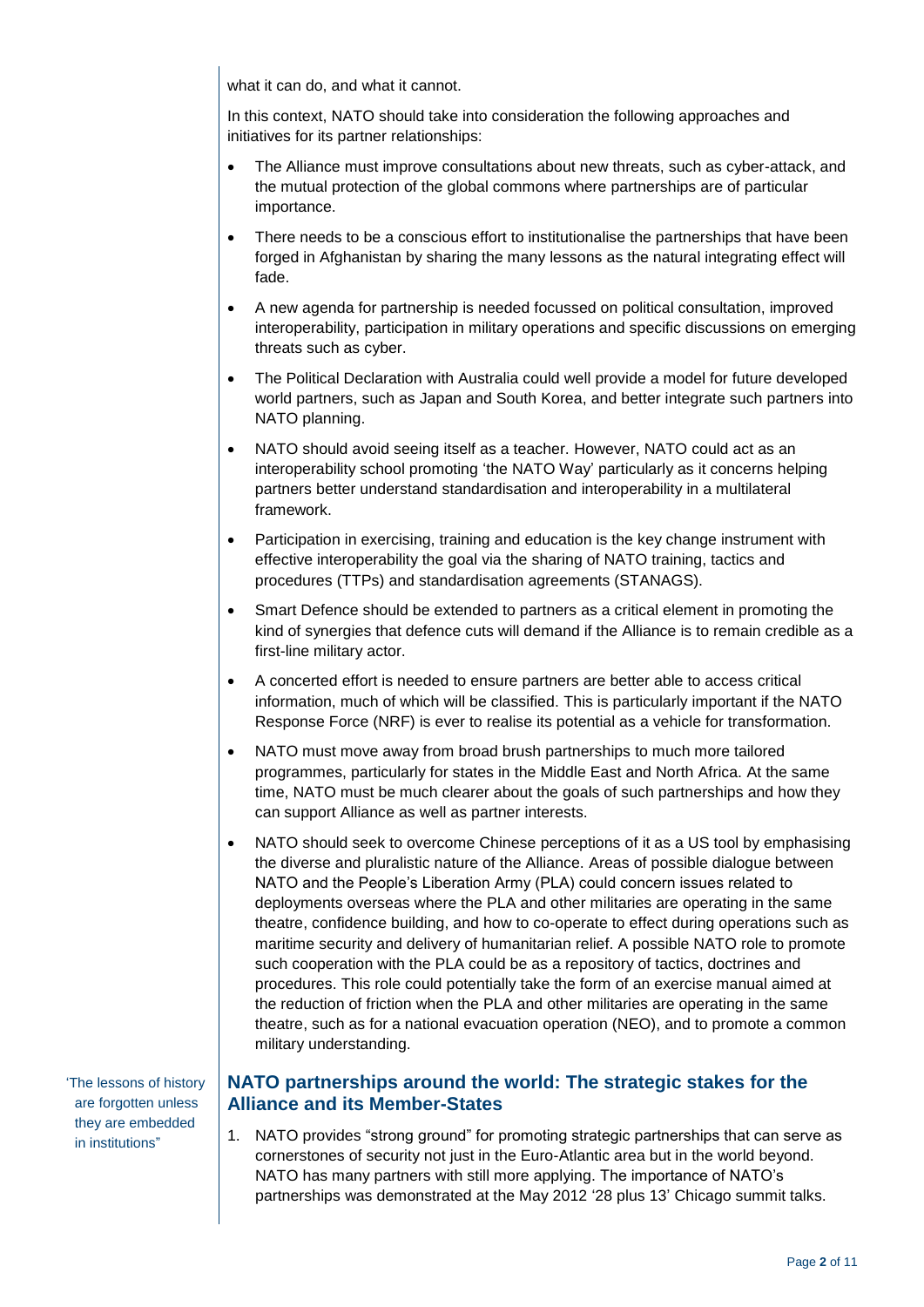The value of partnerships is that they provide both legitimacy and capability to NATO operations. However, it is perhaps as a framework for political consultations that partnerships are at their most effective. To that end, the Alliance recognises the need to improve conflict prevention, particularly as it concerns consultation about new threats, such as cyber-attack, and the mutual protection of the global commons where partnerships are of particular importance.

- 2. Implicit in the horizon-scanning work of Allied Command Transformation (ACT) is recognition that security is indeed globalised and that even traditionally big-defence spending states can no longer act entirely independently. Both North Americans and Europeans are increasingly reliant on Asia and the Alliance needs a firm understanding of developments in that region. Partnerships will thus become central to NATO's strategic method. However, for partnerships to function to effect in a rapidly changing strategic environment relationships must be reciprocal.
- 3. Afghanistan has been a driver of global partnerships. With major combat operations coming to an end in December 2014 there needs to be a conscious effort to institutionalise the partnerships that have been forged by sharing the many lessons, as the natural integrating effect will fade. Preserving what might be termed "The NATO Way", post 2014 will be essential, not least for the preservation of effective military interoperability and as an example of how to undertake operations democratically. In reality there will be less impetus for seeking synergy with partners and less resources (the NATO Partnership Division has suffered a 30% cut in budget). NATO members will therefore tend to focus on core tasks and missions.
- 4. Furthermore, current partnership structures are either too cumbersome or do not serve the strategic interests of either the Alliance or Partners. The Euro-Atlantic Partnerships Council (EAPC) is now too big, the Istanbul Cooperation Initiative (ICI) is very Iranfocussed, and NATO cannot deliver the energy security cooperation many seek, whilst the Mediterranean Dialogue simply does not work.
- 5. Partnerships should be driven by both interests and values and should be both geographic and functional. Critical will be the crafting of a new concept of partnership that re-energises existing partnerships and seeks new forms of partnership as part of a world-wide security partnership web. In addition to emerging partnerships with Australia, Japan and South Korea, reinforced partnerships are also needed. Partnerships will also involve states and institutions at very different levels of need, development and capability.
- 6. Russia is the most obvious partner but Moscow could well-interpret expanding NATO partnerships as adversarial. The Middle East and North African (MENA) states are also vital partners, particularly Egypt, the Gulf States, and Libya. However, the MENA will also be the source of constant friction within the Alliance, particularly over Syria. In addition the Caucasus will be vital for European energy security but is inherently instable. Some form of dialogue should be sought with China. Indeed, relations with China, a critical interest for NATO European members will become more important as the US necessarily 'rebalances' its efforts towards Asia-Pacific. The EU, OSCE and UN remain vital partners and in time ASEAN, AU and OAS might become important institutional partners. However, until NATO-EU relations become effective the Alliance will find it hard to establish enduring institutional relationships elsewhere.
- 7. A valuable agenda for partnership must focus on political consultation, improved interoperability, participation in military operations and specific discussions on emerging threats such as cyber. Alliance flexibility will therefore be critical as both political consultation and future coalitions will involve variable 'clusters' of both members and partners. Implicit in this step change in the concept of partnership is a fundamental question; how to organise NATO and its partnerships on a global scale? This will not only require a change in the level of Alliance ambition but also structural change.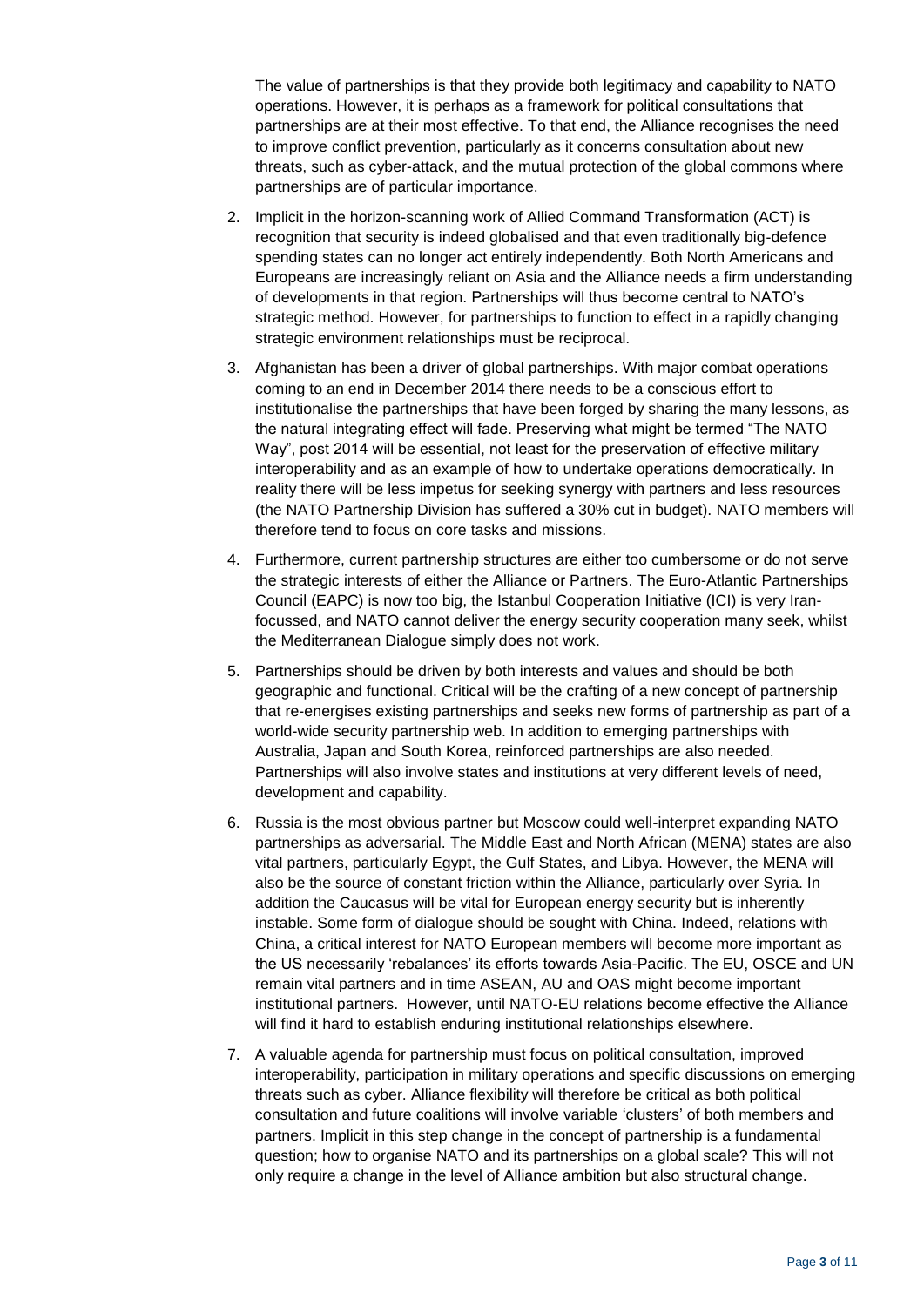- 8. Moreover, with the US reducing force levels in Europe to around thirty thousand troops, NATO, in conjunction with US European Command (EUCOM) and Africa Command, (AFRICOM) could become a facilitator of multinational operations. However, for the US, NATO will be but one option. Certainly, the US would like to see a more developed debate within the Alliance about the criteria for action with partners, but Washington will find it hard to get a proper debate going in NATO. Rather, Washington is likely to focus on those allies who have both the will and the means to act, even if they are limited. Therefore, for Washington the distinction between NATO members and partners will over time likely fade.
- 9. Strategic considerations must overcome political and bureaucratic obstacles within the Alliance. However, efforts thus far have stuttered. The consolidation of all NATO partnership activities into the Partnership Cooperation Menu (PCM) has simply led to a 'contagion' of blocking by members.
- 10. Partnerships will also need to be carefully tailored. Australia, for example, enjoys "subconscious interoperability" with NATO but too often felt in the past that it was "not a member of the golf club". NATO is poor at reaching out to such partners, which makes it very hard for politicians in other parts of the world to sell the idea of partnership with NATO. However, the Political Declaration with Australia could well provide a model for future developed world partners, such as Japan and South Korea. Today, Australia is effectively integrated into NATO planning.

#### **Partner country perspectives on the NATO relationship**

- 11. Differentiation between and stratification of partnerships will be essential. For smaller, regional states NATO partnerships also need to be more tailored to individual needs to enable more effective relationships. States such as Finland seek a deeper form of partnership, particularly as it concerns missile defence and cyber. Others, such as Armenia, seek a higher NATO profile to promote stability through partnership in their region. Unfortunately, the political momentum within the Alliance critical to developing such partnerships seems to be weakening.
- 12. The new Partnership Policy agreed at the 2011 Berlin Summit was seen by partners as an important step towards a more nuanced approach. For many smaller partners NATO is vital to the effective and efficient overhaul of security and defence sectors, thus as an instrument of defence and security sector reform. However, the problem of blocking within NATO has stalled much of the effort, leading instead to more bilateral relations in which the US and UK are particularly active. NATO is being side-lined. Moreover, NATO tends to see it as the responsibility of the partner to make partnership effective, rather than a process that needs to be jointly 'owned'. For example, Armenia sought to introduce new areas of cooperation, such as cyber and border security, but to little effect.
- 13. Political consultations do take place at very high level but not very often. Moreover, Berlin limited the 'entitlement to consultation' for partners, and whilst partners were consulted during the drafting of the 2010 NATO Strategic Concept they do not really believe they were listened to. What is needed is a much clearer partnership agenda. One idea could be to link the agendas of the North Atlantic Council (NAC) and that of the EAPC.
- 14. Japan is a good example of a new strategic partner for NATO. Tokyo does not expect NATO to play a military role in Asia-Pacific. However, NATO's role as a political partner matters as the Alliance is the world's strongest military grouping, making cooperation on areas such as civil emergency planning, cyber defence, defence against terrorism, non-proliferation and crisis management useful, as well as participation in military activities such as counter-piracy. However, for Japan NATO is essentially a European organisation and it is unlikely that Tokyo could imagine US-Japanese relations ever being seen in a NATO context.

"Tailored partnerships are essential. However, partnership is losing political momentum."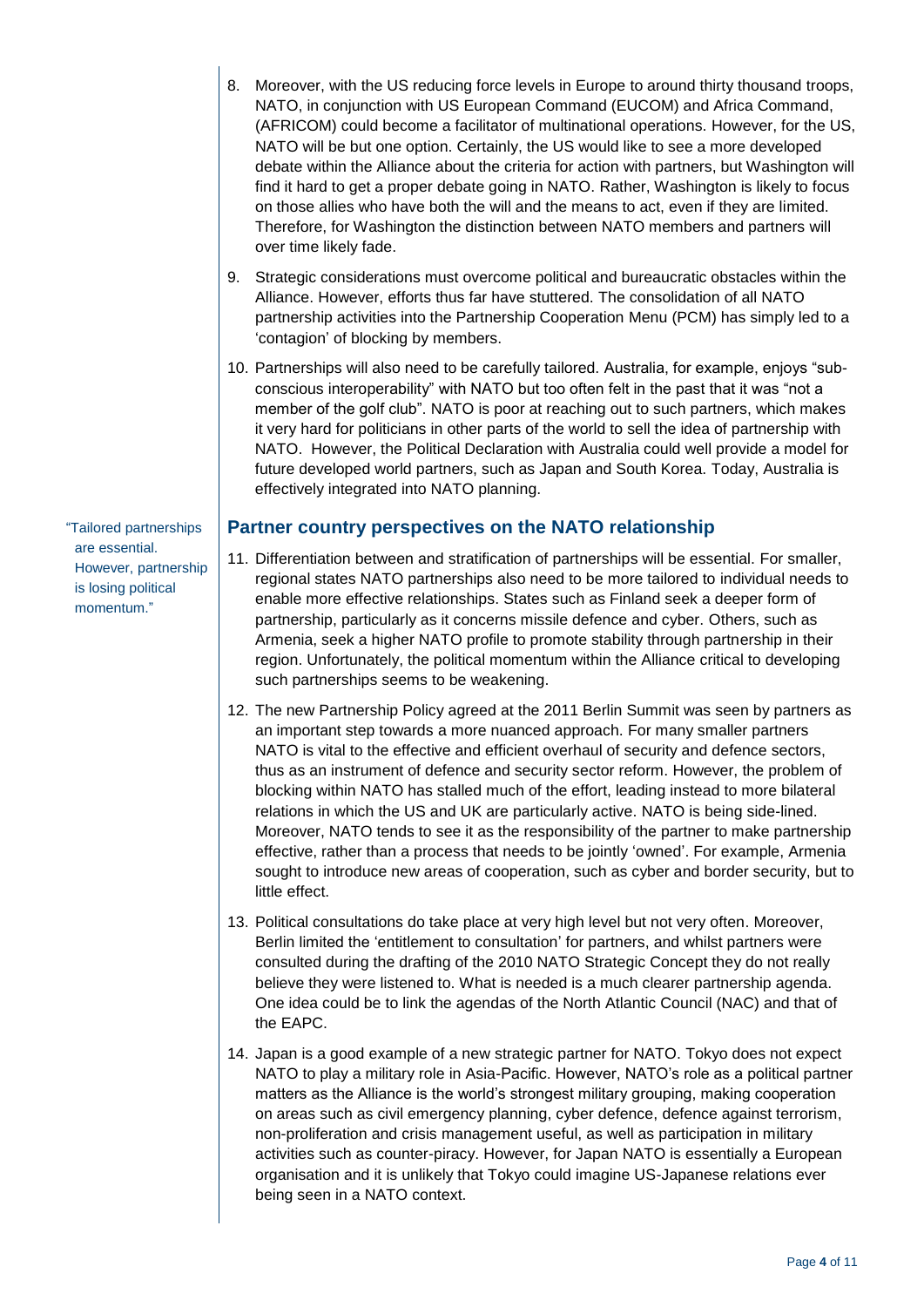15. Individual NATO members already co-operate effectively with Japan in the defenceindustrial sphere and there is no reason why NATO cannot have a more pronounced role in this regard. After all Japanese technology will soon be defending Europe when the new phased-adaptive array (PAA) missile defence architecture is established. For more powerful partners such as Japan reciprocity is a key factor. NATO should avoid 'seeing itself as a teacher', although close relations with NATO might help Japan better understand standardisation and interoperability in a multilateral framework, a goal echoed by Austria. This is important as new areas for cooperation might also emerge over time, such as the Arctic and the Northern Passage, which may bring partners into much more direct contact with NATO.

**Military capability and operations** 

- 16. Partners have become increasingly important to NATO operations. In Afghanistan there are twenty-eight partners, whilst there were seven in Kosovo and five over Libya. NATO is thus becoming a coalition-enabling organisation. How can that cooperation be sustained? At sea and in the air the problem is less acute, but land presents more severe challenges. Moreover, military planning with partners is not easy in the absence of specific scenarios, which can be difficult to agree on even amongst NATO members. Thus it is hard to establish a sustained military to military relationship. Participation in exercising, training and education is the key change instrument, with effective interoperability the goal. This interoperability will underpin the adherence of partners to NATO training, tactics and procedures (TTPs) and standardisation agreements (STANAGS).
- 17. There needs to be much more emphasis on technology to promote synergies, for wargaming as well as map or full exercises. The essential requirement is joint practice. In many ways Afghanistan is a laboratory where experimentation is taking place daily. However, the results of the operational experiment need to be gathered, analysed, codified and shared before the experience is lost. Problems that have been experienced need to be identified and solutions sought in a spirit of reciprocity. "We need to bottle the ISAF experience now". Indeed, transformation should really start at the end of 2014 and the draw-down in Afghanistan because then the Alliance can return fully to the principles established in the Strategic Concept.
- 18. Sweden has been a key country in demonstrating how partners can help fill the many gaps that NATO now has. Swedish forces 'plugged and played' effectively over Libya with NATO systems. Indeed, Partner countries flew some 20% of ground attack sorties during Operation Unified Protector (OUP). This cooperation was a model for operational relationships between NATO and smaller non-NATO partners, albeit heavily-reliant on US enablers.
- 19. Of equal importance to the promotion of effective interoperability is a much more systematic approach to how the choices made by forces that are cutting their budgets impact on allies and partners alike. Smart Defence is a critical element in promoting the kind of synergies that defence cuts will demand if the Alliance is to remain credible as a first-line military actor.
- 20. If allies fail to recognise the importance of partners and insist on a very narrow set of mil-mil relationships within NATO, the US and other bigger actors will begin to step outside institutional frameworks such as the Alliance. Ad hoc coalitions will become the norm. To avoid this outcome, the current situation in which the institutional tail wags the strategic dog must end.
- 21. Certainly, the balance to be sought between decision-making members and decisionshaping partners in the conduct of NATO-led military led operations will never be an easy one. This is especially so when partners provide a greater balance of force contributions than many members. At the very least the Alliance needs a political mindset and a command culture that can better accommodate diversity.

"Within a decade strategic relationships will have been transformed. NATO's military partnerships must be seen in that context."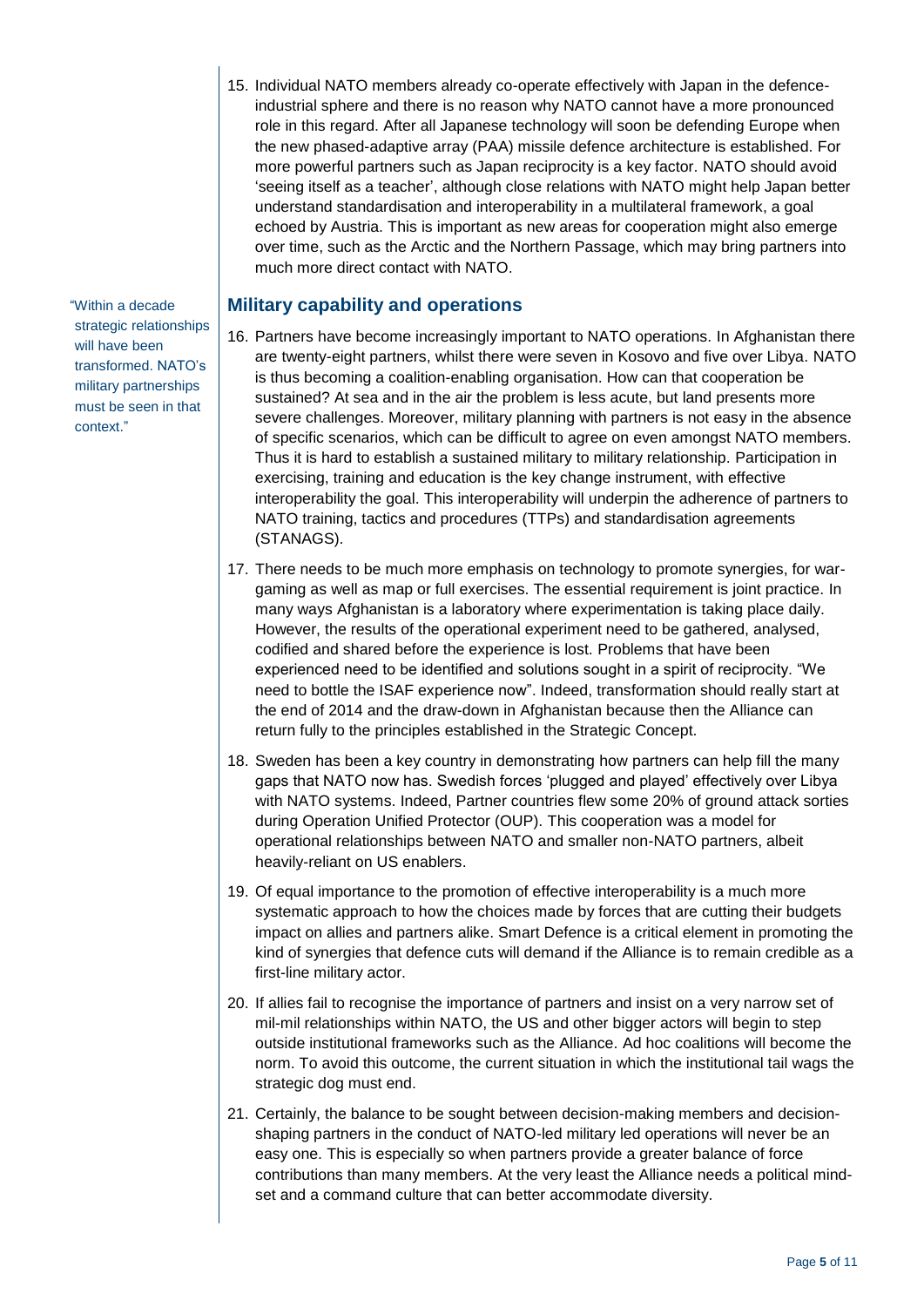- 22. The interoperability of NATO forces with US forces is not a given, and for strategic partnerships to work effective interoperability with non-NATO forces will also be essential. Not only do current cuts in European defence budgets make Europeans more reliant on the US, but partnerships beyond NATO's borders will almost always be part of a US-led coalition. For Washington what will matter is which states have both the will and the capability to fight, and whilst the US values NATO as a pool of allies that can add both legitimacy and some capability the US will focus on states that can deliver rather than institutions that cannot.
- 23. Equally, a 'pragmatic' US view of NATO could undervalue the role of the Alliance as an interoperability nexus. In that event Europeans over time will also lose interest in NATO. To avoid this Allied Command Transformation (ACT) should define an interoperability strategy in partnership with EUCOM. EUCOM should become a "global executive agency" for US combatant commands (COCOMS) with NATO allies and regional partners to establish a way of doing business to spread 'the NATO way', so that US standards and NATO standards are far better harmonised.
- 24. Moreover, NATO needs to be much better at ensuring its exercises are better linked into a proper force development programme aimed at enhancing the capability and capacity effect of both members and partners. This will require a much more systematic programme of exercises that also better incorporates national exercises, with all offered to partners as either observers or actors. It would then be up to the partner to decide the exercises in which to participate. That, in turn, will require a new culture within Alliance militaries in which exercises are seen as real experiments in which conceptual and operational risk can be taken.
- 25. There also needs to be a concerted effort to ensure partners are better able to access critical information, much of which will be classified. This is particularly important if the NATO Response Force (NRF) is ever to realise its potential as a vehicle for transformation. Equally, as NATO shifts towards becoming a more expeditionary alliance it must not forget that its twenty-first century job is not just to promote stability and security ex situ but defence and security in situ.
- 26. The way forward? "Just start doing it!".

"NATO must develop habits of cooperation"

## **Strengthening regional security and stability through NATO partnerships**

- 27. The world is becoming Asia-centric. Some 25% of the world's oil passes through the Malacca Strait, and China is now Australia's main trading partner. Rotterdam is the world's third largest port whilst the first, second, fourth, fifth and sixth are in China. For Asian countries such as Australia, Japan, New Zealand and South Korea the security relationship with the US is central and critical. However, the partnership with NATO can become important if it is long-term and sustainable, the relationship developed in Afghanistan continues, and given that the coalition is likely to be there for at least another decade, there is a focus on Special Operations Forces (SOF). This will help maintain and further develop all-important habits of cooperation.
- 28. Moreover, whilst NATO is unlikely ever to become a fully-blown Asia-Pacific actor, given events in the Gulf and possibly conflict in the Straits of Hormuz, NATO could well become engaged with its Asia-Pacific partners in the 'Indo-Pacific'. Therefore, whilst NATO may not be a global actor, it must have a global view. Moreover, partnerships will take time to develop, not least because the Indo-Pacific is institution-lite, whilst the Euro-Atlantic is institution-heavy.
- 29. Influence and effect in the coming age will require new statecraft, new reach and above all a global ambition. However, the world's "democratic states are not ready for new times". In concrete terms NATO partnerships today only reach to the Alliance's "near abroad", and most institutions, such as the UN, reflect a bygone age ill-suited to deal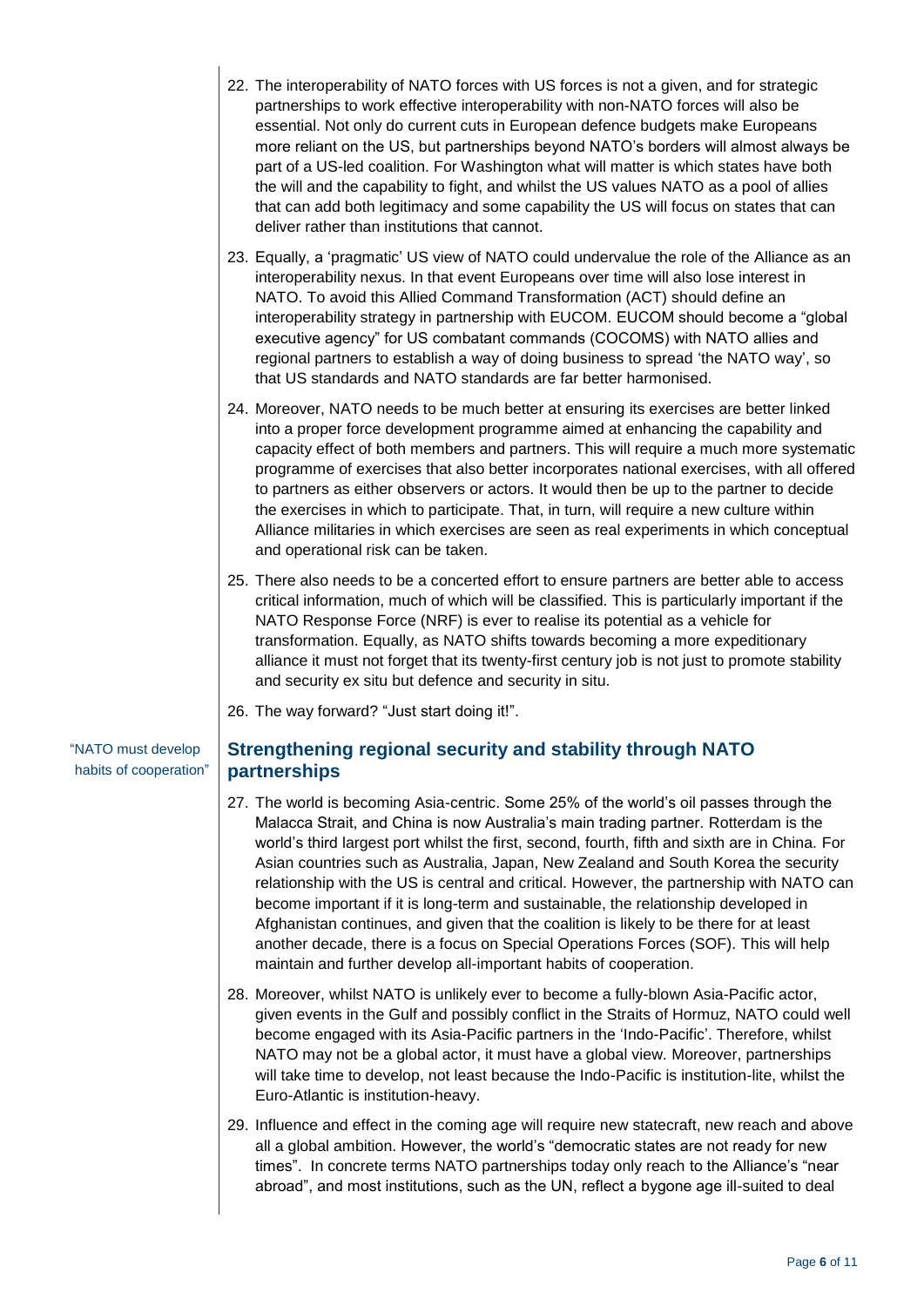with the challenges the world faces, be it Islamism, threats to the global commons or energy competition.

- 30. NATO could also be challenged by the EU in future as in the wake of the Euro-crisis political integration deepens and spills over into foreign and security policy. Indeed, for many EU member-states the Union could become the more effective tool in dealing with a complex world.
- 31. Given that context, mutual dependency and shared normative rules will be the main drivers of both relationships and partnerships. Moreover, given the increased role and influence of partners in NATO operations, legitimacy and proper representation will also be critical. Many Saharan and sub-Saharan states which felt the impact of the unintended consequences of NATO action in OUP saw the operation as illegitimate, in part because NATO did not undertake a proper dialogue with them prior to action. . Trust has been badly undermined.
- 32. Furthermore, it is vital NATO leaves Afghanistan with "at least some sense of a job done". If not, many partnership activities will be damaged. Indeed, a perceived failure would impact the full spectrum of partnerships from strategic cooperation through security sector reform, disarmament, demobilisation and rehabilitation, and democratic control of armed forces through to defence diplomacy.
- 33. Particularly important will be the nature of partnership with states in the Middle East and North Africa (MENA). For them the devil will be in the detail. This will require NATO to move away from broad brush partnerships to much more tailored programmes. To that end NATO must become considerably clearer about the goals of such partnerships and how they support Alliance interests.

## **NATO and maritime security cooperation: Achievements to date and scope for doing more**

- 34. NATO understands that it is the shared interest of nations to protect the global commons and this demands deeper cooperation with both global and regional partners. The essential focus of maritime security is the preservation of the international law of the sea, and the free movement of trade, people and resources. However, the high seas are also the perfect environment for illegitimate activities.
- 35. NATO is already working closely with partners on maritime security operations. Operation Active Endeavour, NATO's only Article 5 operation, has shifted from a platform to a network-centric mission that relies heavily on fusing intelligence from regional states as well as members to interdict terrorists at sea. Operation Ocean Shield off the Horn of Africa will see Ukraine join in 2013 to continue its counter-piracy work. There is also close cooperation with the EU's Operation Atalanta and a US-led counter-piracy task force. All of these forces share the same concept of operations. NATO coordinates as well with countries participating in counter-piracy operations under national command, such as Russia and South Korea, and engages with regional states. NATO's goal is to continue to deepen existing partner relationships and at the same time reach out to new partners. These partner initiatives are all the more critical given that only thirteen NATO members have blue water navies, and that as well as engaging in counter-piracy missions much more needs to be done to counter drug and human-trafficking.
- 36. NATO thus already has and will continue to develop a kaleidoscope of different partner relationships on maritime security, but the common foundation of all of these is a willingness to share information. Important progress has been made on coordination and information sharing in maritime security operations through regular Shared Awareness and De-confliction Exchange Meetings (SHADE), hosted by US-led Combined Maritime Forces (CMF) in Bahrain. The widespread use of Mercury, an IT system developed by the EU, has provided key support for efforts within the SHADE framework, enabling much greater exchange of information.

#### "NATO is a maritime Alliance"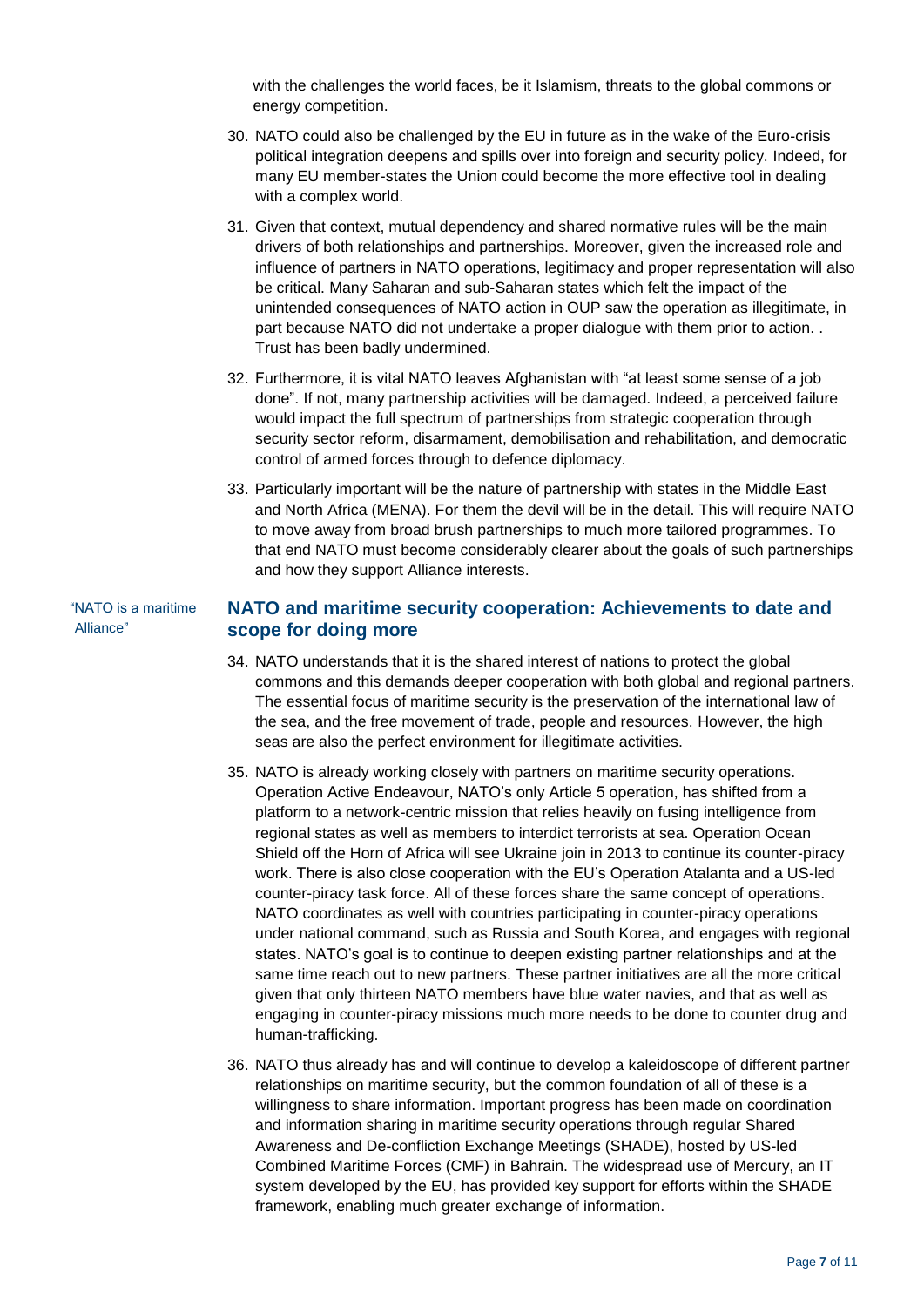- 37. The future will not necessarily see NATO in the operational lead, but potentially as an essential partner and nexus for effective cooperation on information-sharing and interoperability standards. Russia, for example, has proposed working with NATO on joint doctrine for maritime security operations. Russia sees maritime security as an important area for cooperation with NATO as there are genuine common interests in areas such as counter-piracy, counter-terrorism, and search and rescue at sea. NATO-Russia cooperation at sea could well offer a model for future partnership. However, such cooperation needs to be better formalised, particularly in areas such as mutual assistance in emergencies and search and rescue, as this will help to build confidence 'free from Cold War stereotypes'. The Russian view is that a common security space should be sought with the NATO-Russia Council (NRC) serving as the hub of cooperation. For Russia the NRC is the 'natural' focus for joint activity because it can promote exchanges of 'military-intellectual staff' and 'mutually rewarding militarytechnical cooperation'. However, more cooperation is also needed in mutual logistics and refuelling, medical support, joint exercises and joint convoys of civilian vessels. Critical to cooperation is the avoidance of planning which could be seen as directed at a partner. The US and NATO must not act unilaterally. NATO plans for a sea-based Ballistic Missile Defence will be a key test of the partnership with Russia.
- 38. Given the increased frequency and growing intensity of natural and man-made disasters NATO's level of maritime ambition should be increased, with its intelligence fusing expertise perhaps applied to crises such as an earthquake in Haiti or tsunami in the Pacific. If NATO and its partners think more expansively about all sea-related instruments, including the use of space and improved legal frameworks, NATO-led missions could be of greater interest to potential regional and strategic partners.

"NATO and China are not friends, but they are not enemies"

#### **Launching a process of NATO-China engagement: Substance and modalities**

- 39. There are two views of NATO within the Chinese military; traditional and open-minded. The traditional view, which is dominant, sees NATO as an American tool and thus as a potential threat. Perhaps some 80% of senior Chinese officers hold this view of NATO. However, a roughly 20% minority understands that the US is the leading power within NATO but does not control it.
- 40. At the moment, the dominant traditionalist view within the People's Liberation Army (PLA) means that China is very sensitive to any NATO 'look to the East', and sees NATO's current orientation as simply an extension of the old anti-USSR alliance. The 1999 NATO bombing of the Chinese embassy in Belgrade greatly contributed to Beijing's belief that NATO 'breaks the rules' and China rejects the idea that human rights can be placed above sovereign rights. Libya reaffirmed in the Chinese mind that while the Alliance may not be an enemy, nor is it a friend. China and NATO are in effect 'suspicious, no trust partners'.
- 41. For these reasons 'NATO's new mission' to promote global outreach is alarming to the large majority of senior officers in the PLA. And whilst Beijing recognises NATO's help in combatting terrorism in Central Asia it does not like the fact that 'NATO has established a footprint in Central Asia'. Moreover, any attempt by NATO to establish a vigorous partnership with Japan will be seen as part of 'Tokyo's attempts to again additional support to pressure China'. That Chinese view also extends to NATO partnerships with Australia and New Zealand. To overcome such scepticism NATO must endeavour to show the traditionalists that the Alliance is a diverse and pluralistic institution. If this shift in PLA perceptions takes place NATO may have real advantages as a partner over the US or any individual European member state. NATO is not burdened by the history of Sino-American antagonism over Taiwan. NATO also still carries an aura as the largest and most successful military alliance in history, and so has a weight that is lacking to individual European members of the Alliance.
- 42. Dialogue will be critical but it will be difficult and slow to establish due to existing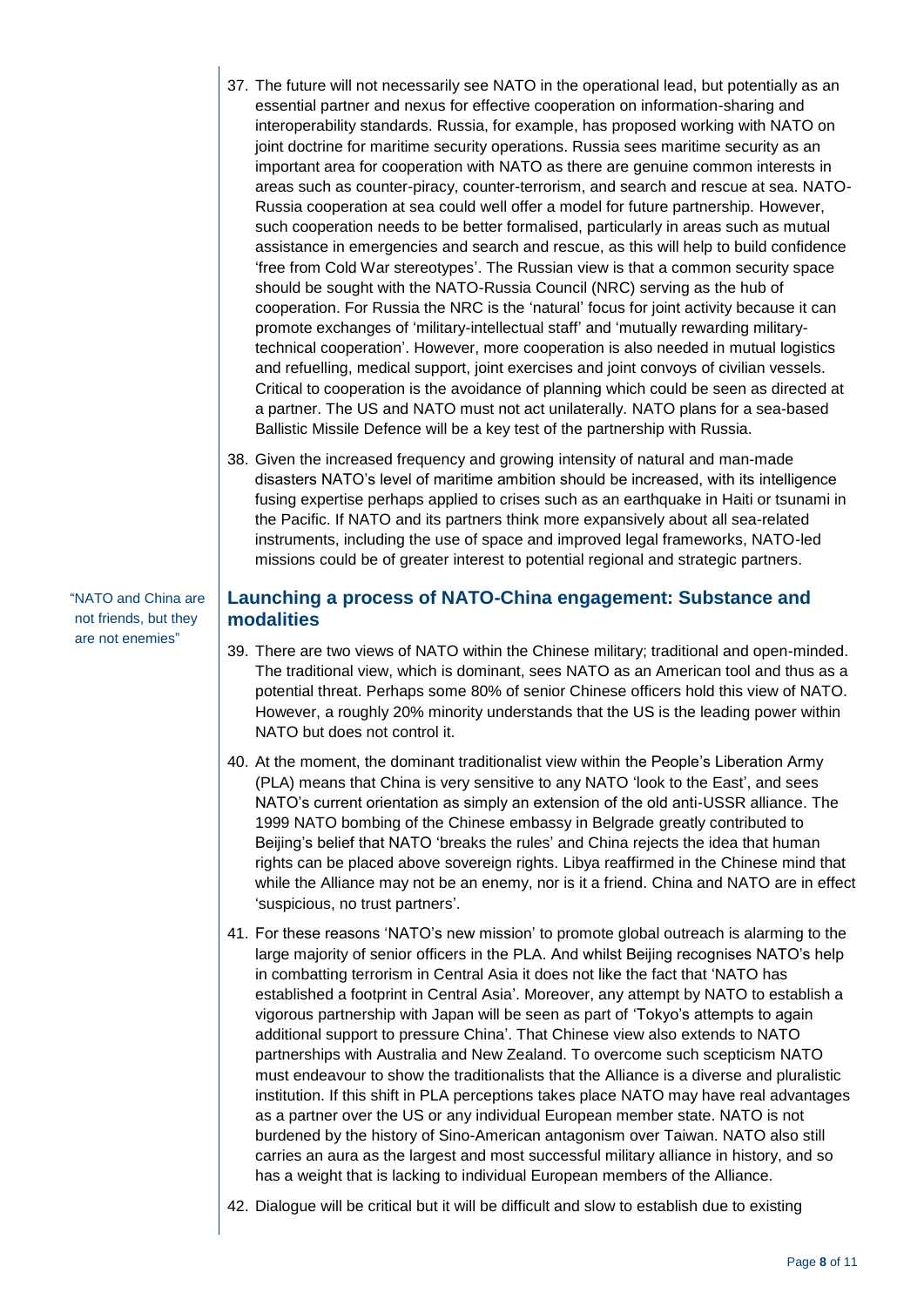perceptions and suspicions. That said, China is a country in which dialogue can have an impact. Areas of possible dialogue between NATO and the PLA could concern deployments where the PLA and other militaries are operating in the same theatre. Potential scenarios for this include evaluation of civilian non-combatants, search and rescue missions, and chance meetings at sea. Confidence building measures and how to cooperate to effect during operations of common interest such as maritime security and delivery of humanitarian relief could also constitute valuable areas for examination. Any such dialogue would have to be between equals as any attempt to create an agenda based on the sharing of NATO Standards will fail. Nonetheless, a possible NATO role in promoting cooperation with the PLA could be as a repository of tactics, doctrines and procedures, possibly via an exercise manual aimed at de-confliction and 'disambiguation', thereby reducing the risk of the PLA and other militaries misinterpreting the intent of each other's' actions.

- 43. Precedent exists for these types of interoperability initiatives. In 1972 the US and Soviet Union signed an Agreement on the Prevention of Incidents at Sea. This INCSEA agreement contained measures to prevent ships from colliding, reduced interference in naval formations, and prevented provocative manoeuvres and simulated attacks. The agreement established as well navy-to-navy channels to resolve disputes, which expanded and regularised bilateral military communication. Since then, INCSEA has served as a model for similar agreements involving over 30 navies.
- 44. 'Do the dialogue'.

#### **Breakout group reports**

#### Maintaining and enhancing military relationships forged during operations:

45. The Connected Forces Initiative (CFI) is valuable but partners must be included from the outset. Shared reflections on lessons-learned and best practice on current operations will help establish the basis for a new exercise and training programme accessible to NATO Partners. Better use will need to be made of new technologies to that end, such as the internet, and Allied Command Transformation (ACT) should be encouraged to "manage" a much more decentralised exercise programme that partners can help design and shape. Partners should also be encouraged to make better use of existing opportunities, such as the Partnership Staff Post Concept. Much of the emphasis will be on shared best practice in special operations forces (SOF), and the NATO Response Force (NRF) will be critical to that.

#### Capacity-building and security sector reform

- 46. NATO has extensive experience with defence institutional reform and military training, but does not have competences in other critical areas related to security sector reform (SSR), notably police training and rule of law. Consequently, effective NATO engagement on SSR will depend on working with partner organisations such as the UN and EU, as well as member and partner states, who are able to bring these additional competences to the endeavour and create a 'comprehensive approach' to SSR.
- 47. SSR is a fundamentally political undertaking, affecting the exercise of power in the country that is carrying it out. It cannot be imposed on a host country, and international contributors can work effectively only in support of local stakeholders. Trust between local stakeholders and international contributors constitutes a critical part of the equation. NATO engagement in military-to-military dialogues could play a valuable role in helping to create a foundation for future SSR programmes and a NATO contribution in the areas of defence institutional reform and military training by building trust. Relationships established in these dialogues would come into play if and when the opportunity arose to launch an SSR programme. This approach could be termed 'military fly-fishing', and analysis would be needed to identify countries with which it could be most useful for NATO to engage in this way, and how such engagement could

"If you are talking strategy but not talking money you are not talking strategy"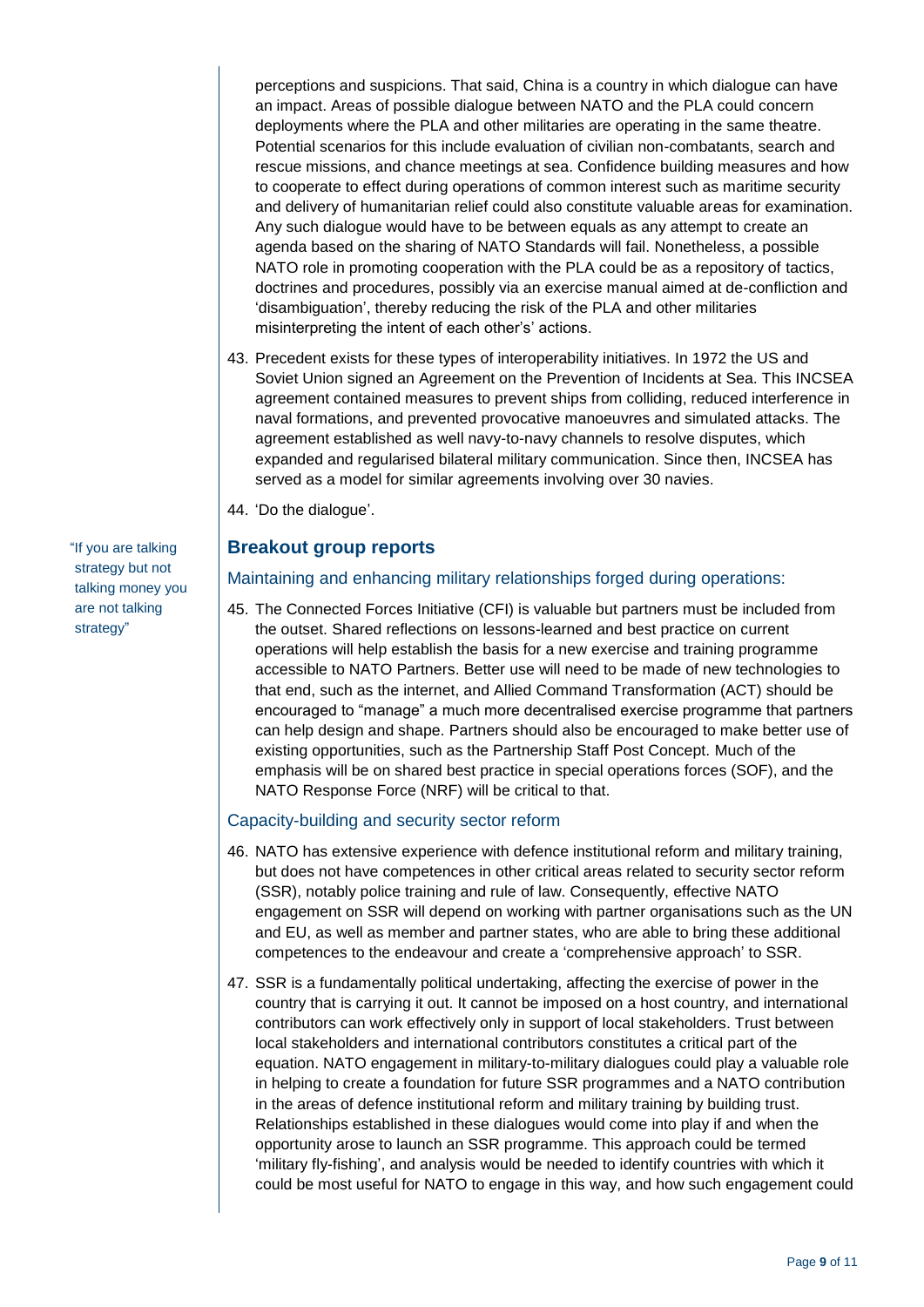be launched. NATO's weight, experience, and absence of the political baggage that some member states may carry could allow it to work effectively with some partner countries in ways not available to others.

#### Conflict prevention and regional security

48. NATO's new Comprehensive Crisis and Operations Management Centre (CCOMC) needs to be open to partners. Early warning and early response are critical. The credible establishment of capacity-building and mentoring to help support stable government can only happen by creating a system for the effective early understanding of conflicts, and sufficient means, both military and civilian, to ensure delivery of plans and resources in the field allied to programmes to support reform. To assist this process NATO and partners could offer mutual support through enhanced civilian and military-civilian exercising. NATO can also play a valuable role in information-sharing, military to military dialogue, and public diplomacy. This will also require efforts to improve collaboration with other international organisations (IO) and non-governmental organisations (NGOs).

#### Deepening and broadening NATO-partner consultation, coordination, and cooperation on maritime security

49. NATO's strategy in the area of maritime security has five current lines of operation, which could form the basis for enhanced NATO-Partner cooperation. All five reflect common concerns; freedom of navigation and open trade routes, energy flows and security, critical infrastructure, environmental security, and the interdiction of criminal and terrorist activity. For NATO, working with partners in these areas can enhance legitimacy and strengthen effect. For partners there is a clear national interest in enjoying the added influence and capabilities that NATO can bring. The focus should be on improved intelligence-sharing, training, tactics and procedures, maritime presence, diplomacy and the provision of trainers and assets. Critical will be the establishment of clear demand signals with NATO acting as a clearing house and the integrator/co-ordinator of partner contributions. The NATO Response Force could have an important role to play as a systems integrator. The US Global Fleet Station concept could also be explored to better build capacity incorporating other agencies. At some point NATO-Partner common funding would also have to be considered.

### **Six concluding points and two ways forward**

- I. Partnerships have afforded NATO both strategic and operational benefits but they have not always been effective. What to focus on and the balance to strike between strategy, geography and interests has yet to be resolved.
- II. NATO should seek to become a clearing house and provide the framework for partners. However, there will be some partners, such as China, who will never operate within a NATO framework and that will require a new concept of partnership.
- III. Partners have different goals and interests. Therefore NATO's partnership policy must be flexible and variable. For example, beyond the fact that they have participated in NATO-led military operations, there is little in common between the Nordic countries, the Gulf States and Australia. Moreover, not all 'partners' want NATO partnership.
- IV. NATO must ask itself when and where it can really add value and avoid duplicating/complicating the activities of the US or others. For example, if the US is leading the CMF in the Gulf, what added value can NATO bring?
- V. NATO could offer perhaps additional deterrence value in the Gulf and maybe the Pacific, but the limits must be understood by the Alliance.
- VI. NATO is an important forum for strategic dialogue to take place with partners under